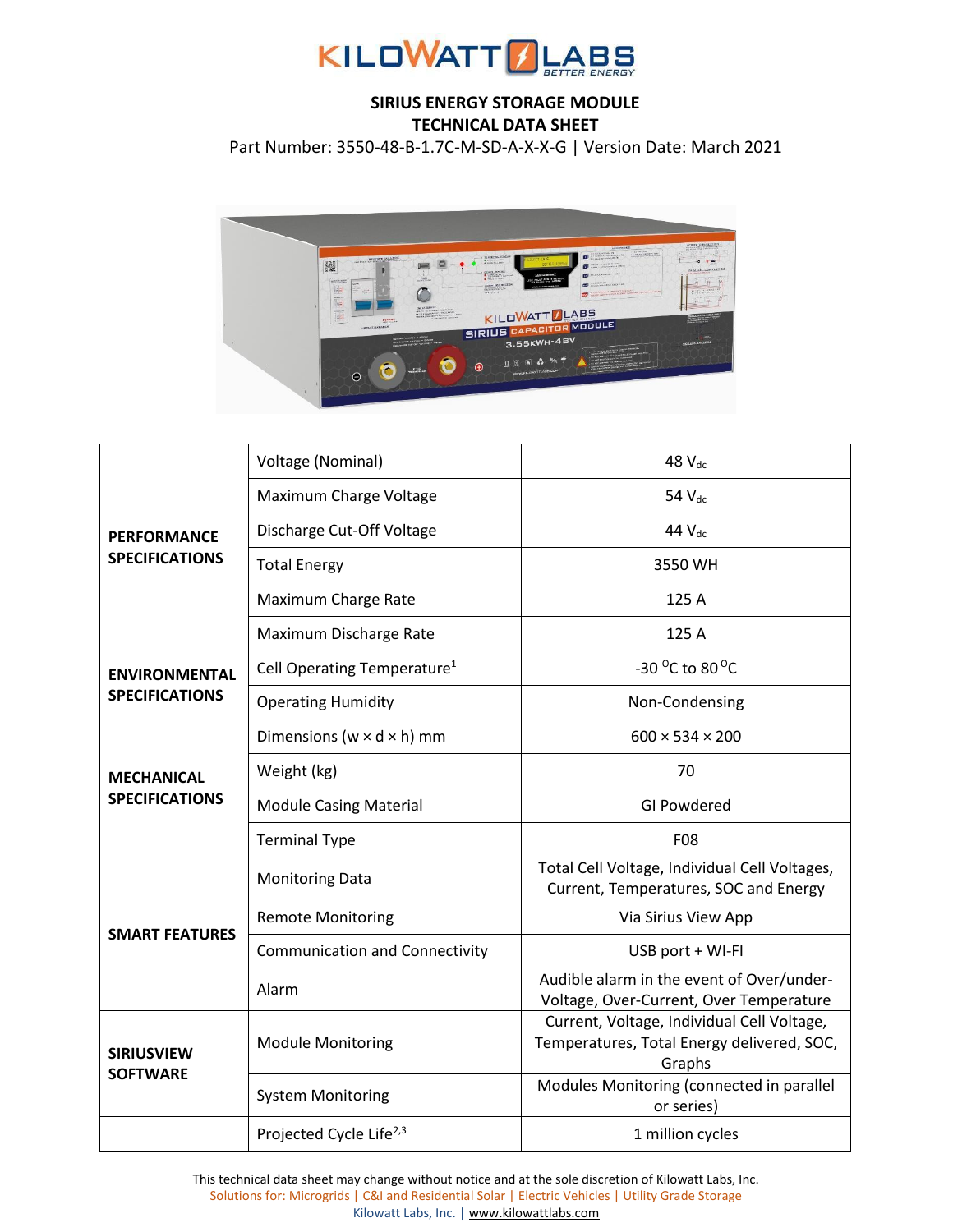

## **SIRIUS ENERGY STORAGE MODULE TECHNICAL DATA SHEET**

Part Number: 3550-48-B-1.7C-M-SD-A-X-X-G | Version Date: March 2021

| <b>MODULE SERVICE</b><br><b>LIFE</b>                | Projected Calendar Life <sup>3,4</sup>                                           |                                                                                                                                                                                                                         | 45 years                                                          |
|-----------------------------------------------------|----------------------------------------------------------------------------------|-------------------------------------------------------------------------------------------------------------------------------------------------------------------------------------------------------------------------|-------------------------------------------------------------------|
|                                                     | Shelf Life <sup>5</sup>                                                          |                                                                                                                                                                                                                         | 10 years                                                          |
|                                                     | Warehousing                                                                      |                                                                                                                                                                                                                         | Can be stored at any SOC without affecting<br>cycle life          |
| <b>SAFETY</b><br><b>PERFORMANCE</b>                 | Over/under voltage                                                               |                                                                                                                                                                                                                         | Hardware protection, Module shut down                             |
|                                                     | <b>Over Current</b>                                                              |                                                                                                                                                                                                                         | Hardware protection, Module shut down                             |
|                                                     | Over temperature                                                                 |                                                                                                                                                                                                                         | Hardware protection, Module shut down                             |
|                                                     | <b>Additional Safety</b>                                                         |                                                                                                                                                                                                                         | 100A DC circuit breaker + 100A bypass<br>breaker + SSR protection |
| <b>COMPLIANCE<sup>6</sup></b><br><b>INFORMATION</b> | EN55032:2015, EN55024:2010,<br>EN61000-4-2:2009, EN61000<br>EN61000:2008+A2:2010 |                                                                                                                                                                                                                         |                                                                   |
| <b>PRECAUTIONS</b>                                  | Alarm                                                                            | In case of alarm, immediately rectify/attend to the cause of the<br>alarm.                                                                                                                                              |                                                                   |
|                                                     | <b>Physical Damage</b>                                                           | In case the Module is physically damaged due to any event, do<br>not install and energize the Module under any circumstances<br>and contact your Reseller.                                                              |                                                                   |
|                                                     | <b>Short Circuit</b>                                                             | Ensure precautions to prevent short-circuit<br>under<br>all<br>circumstances.                                                                                                                                           |                                                                   |
|                                                     | Galvanic isolation                                                               | When connecting to external devices ensure that galvanic<br>isolation does not exceed 1000V.                                                                                                                            |                                                                   |
|                                                     | Charge/Discharge<br>Current                                                      | Under no circumstances must the charge/discharge current<br>exceed 125A.                                                                                                                                                |                                                                   |
|                                                     | <b>Charging Voltage</b>                                                          | Under no circumstances must the charging voltage exceed 54 Vdc<br>for more than 60 seconds.                                                                                                                             |                                                                   |
|                                                     | Charge Cycle                                                                     | During charge cycle ensure never to exceed constant voltage of<br>54 V <sub>dc</sub> and constant current of 125A.                                                                                                      |                                                                   |
|                                                     | Series<br>Connection                                                             | All Modules must be at 100% SOC before connecting in<br>series.<br>A maximum of 8 Modules with Module Combiner can be<br>connected in series.<br>Please consult your Reseller when connecting the modules in<br>series. |                                                                   |
|                                                     | Parallel<br>Connection                                                           | There is no limit on the number of Modules that can be<br>connected in parallel.                                                                                                                                        |                                                                   |

This technical data sheet may change without notice and at the sole discretion of Kilowatt Labs, Inc. Solutions for: Microgrids | C&I and Residential Solar | Electric Vehicles | Utility Grade Storage Kilowatt Labs, Inc. [| www.kilowattlabs.com](http://www.kilowattlabs.com/)